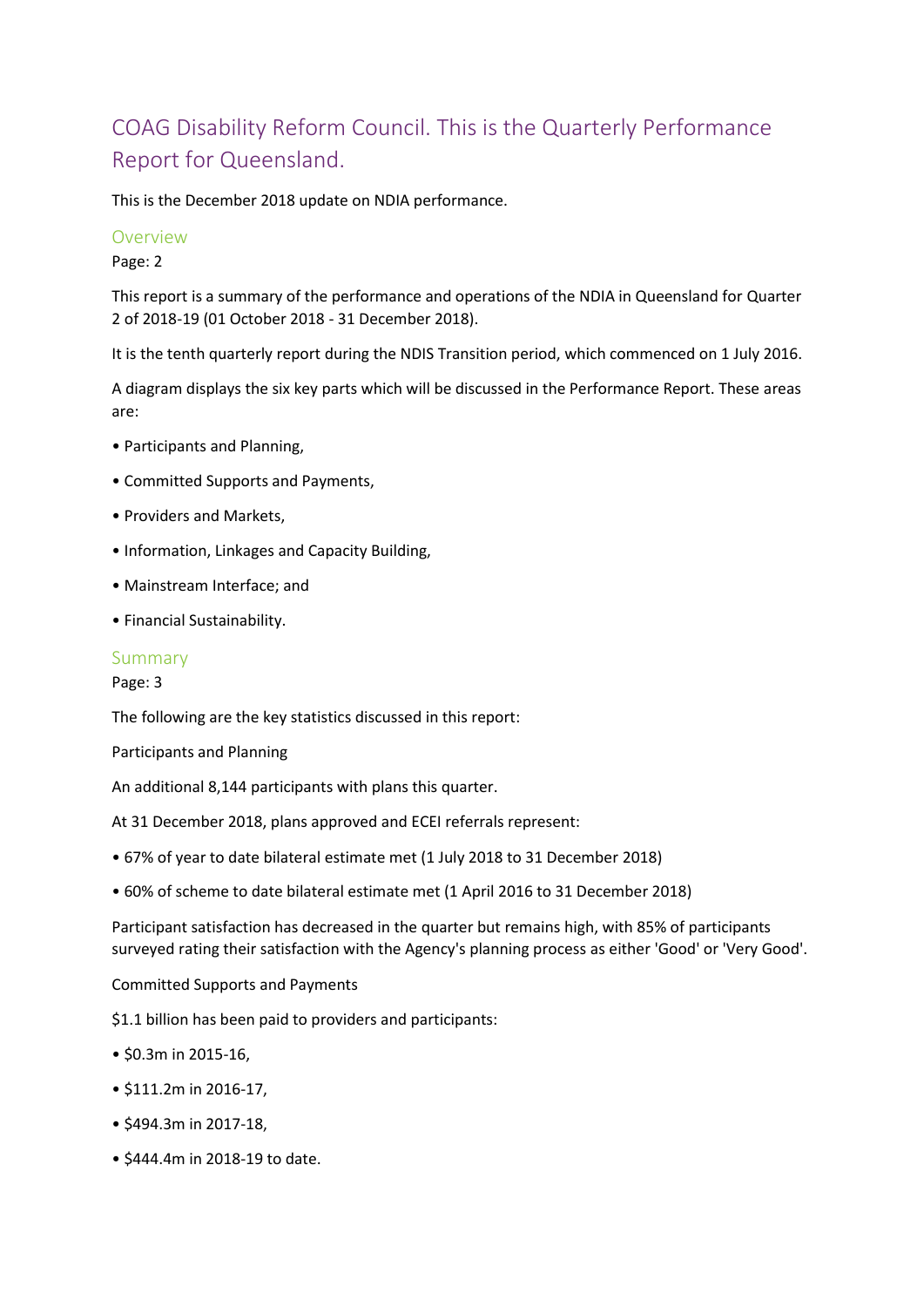Overall,

- 32% of committed supports were utilised in 2015-16,
- 56% in 2016-17,
- 63% in 2017-18.

The 2018-19 experience is still emerging.

Providers and Markets

There were 4,644 registered providers at 31 December 2018, representing a 13% increase for the quarter.

40% of registered providers were active at 31 December 2018.

38% of registered providers are individuals/sole traders.

25% of registered providers are receiving 80-90% of payments made by the NDIA.

Mainstream Interface

90% of active participants with a plan approved in 2018-19 Q2 access mainstream services.

# PART 1: Participants and Planning

Page: 4

As the transition phase to full scheme continues, the NDIS in Queensland continues to grow with 8,144 additional participants with approved plans this quarter.

In total, over 35,000 participants are now being supported by the NDIS in Queensland, with 26% receiving support for the first time.

#### Summary

Page: 5

The NDIS is transitioning to full-scheme according to phasing schedules bilaterally agreed by State/Territory and Commonwealth governments.

The following are the key statistics on Participants and Planning:

35,491 participants are now being supported by the NDIS in Queensland, including children in the ECEI program

8,144 initial plans approved in 2018-19 Q2, excluding children in the ECEI program (representing 33% growth since last quarter)

2,606 children are being supported in the ECEI program, with 2,184 additional referrals to the ECEI gateway confirmed in 2018-19 Q2

9,306 people are now receiving support for the first time

67% of year to date bilateral estimate met (1 July 2018 to 31 December 2018)

60% of transition to date bilateral estimate met (1 July 2016 to 31 December 2018)

60% of scheme to date bilateral estimate met (1 April 2016 to 31 December 2018)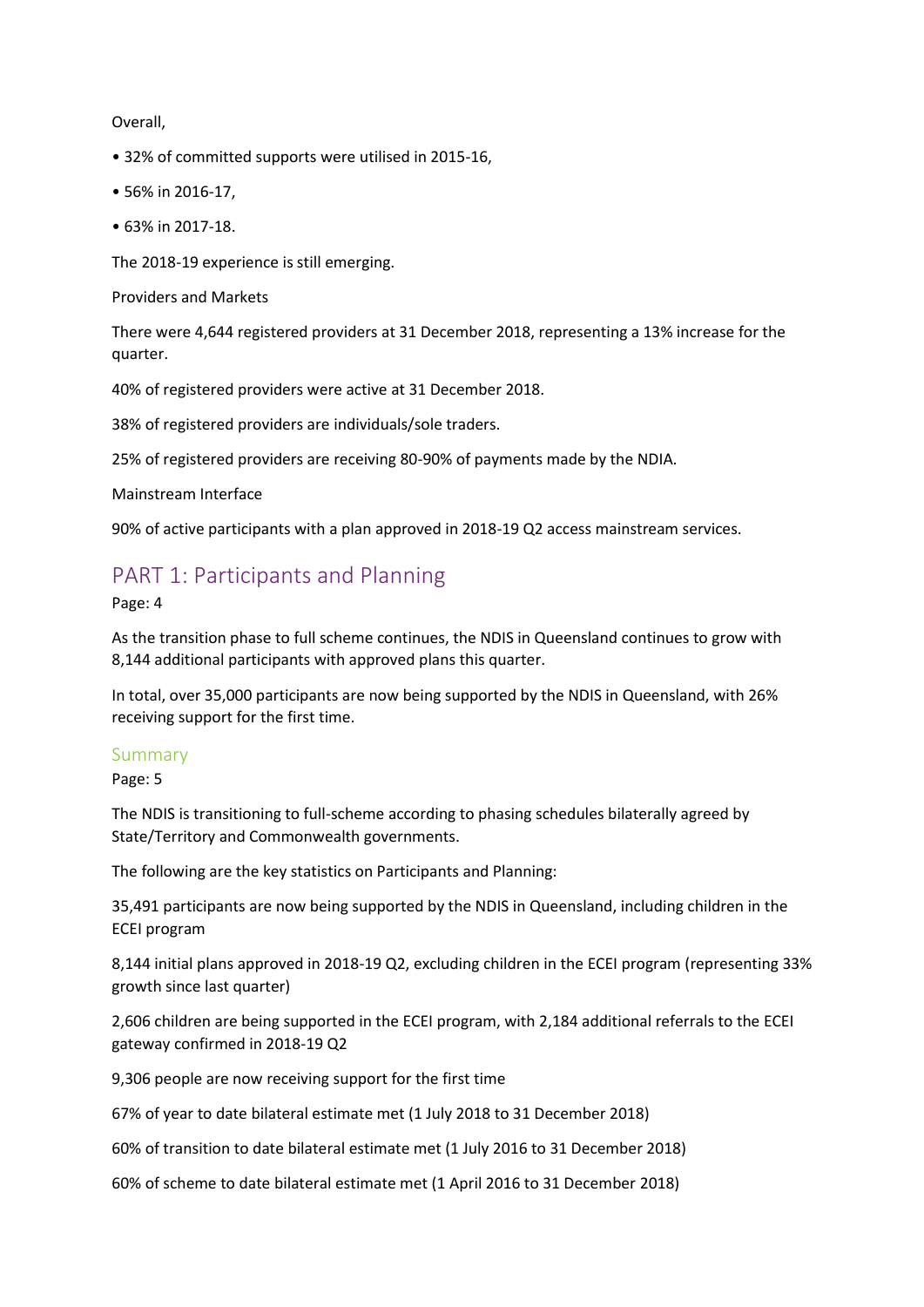## Quarterly Intake

Page: 6

There are three charts. The first chart displays the number of participants with access met (Eligible) by Participant Entry point. The second chart displays the number of participants with approved plans by Participant Entry Point. The third chart displays the number of participants with approved plans by Participant Pathway Type.

## 2018-19 Q2

Of the 6,110 participants deemed 'eligible' this quarter 53% entered from an existing State/Territory program.

Of the 8,144 plan approvals this quarter, 58% had transitioned from an existing State/Territory program, 85% entered with a permanent disability and 185 were previously confirmed as ECEI at 2018-19 Q1.

The diagram displays the following key statistics on quarterly intake:

8,067 access decisions

6,110 access met

8,144 plan approvals (excluding ECEI)

2,184 ECEI

## Quarterly Intake Detail

Page: 7

A chart displays the change in plan approvals between the current and previous quarter.

Plan approvals as at 31 December 2018

Plan approval numbers have increased from 24,741 at the end of 2018-19 Q1 to 32,885 by the end of 2018-19 Q2, an increase of 8,144 approvals.

At the end of the quarter, 2,606 are children being supported in the ECEI gateway. Of these, 422 were previously confirmed as ECEI at 30 September 2018 and an additional 2,184 children entered the gateway this quarter.

Overall, 524 participants with approved plans have exited the Scheme, resulting in 34,967 active participants (including ECEI) as at 31 December 2018.

There were 5,789 plan reviews this quarter. This figure relates to all participants who have entered the scheme.

## Cumulative Position

Page: 8

There are two charts. The first chart displays the comparison between the cumulative plan approvals and the bilateral estimate per quarter. The second chart displays the number of plan approvals by participant referral pathway.

Plan approvals as at 31 Dec 2018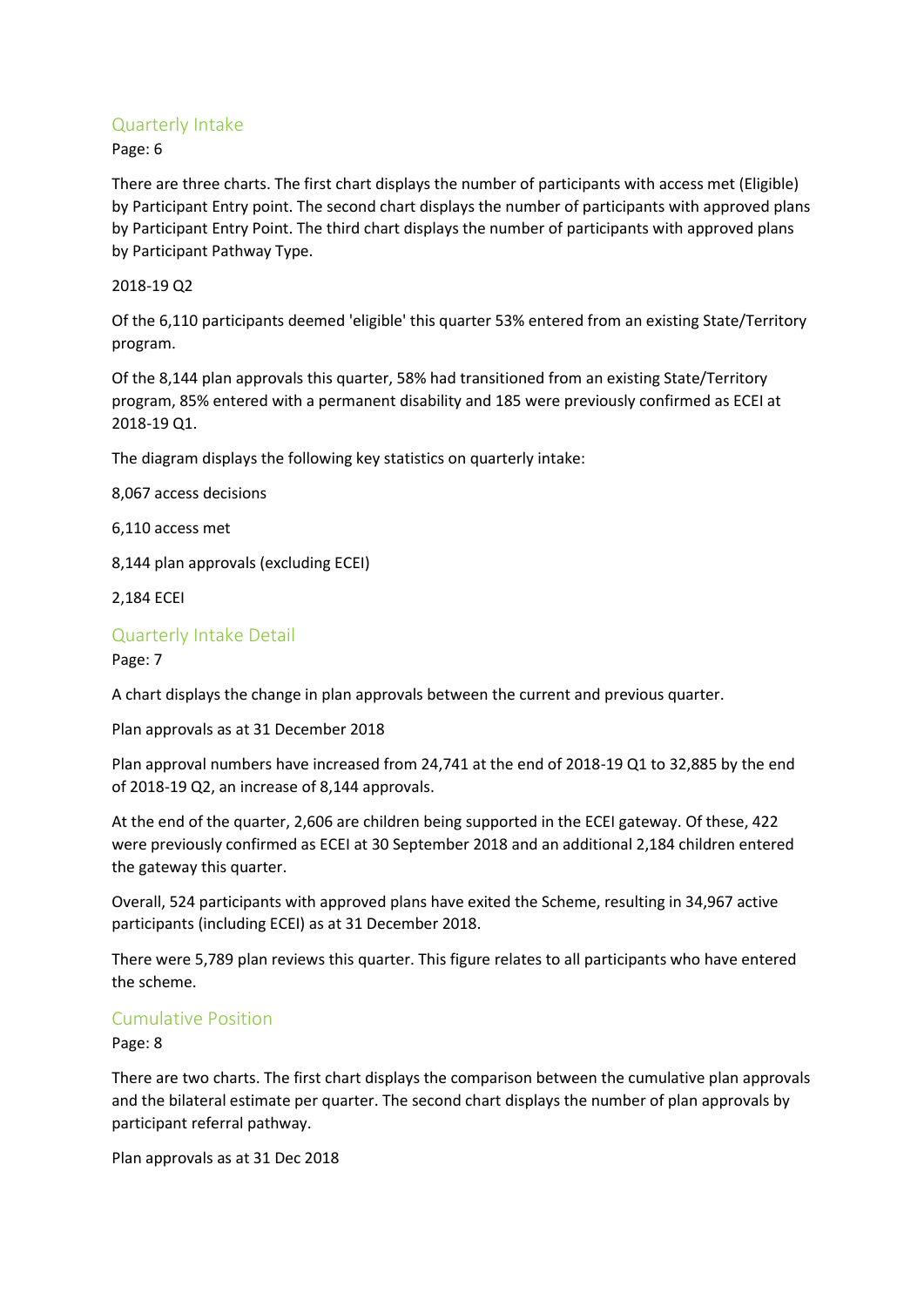At the end of 2018-19 Q2, the cumulative total number of participants receiving support was 35,491 (including 2,606 children supported through the ECEI gateway). Of these, 20,534 transitioned from an existing State/Territory program, 3,045 transitioned from an existing Commonwealth program and 9,306 participants are now receiving support for the first time.

Overall, since 1 July 2013, there have been 53,296 people with access decisions.

Cumulative position reporting is inclusive of trial participants for the reported period and represents participants who have or have had an approved plan.

The following are the key statistics on the cumulative position:

67% of year to date bilateral estimate met (1 July 2018 to 31 December 2018)

60% of transition to date bilateral estimate met (1 July 2016 to 31 December 2018)

60% of scheme to date bilateral estimate met (1 April 2016 to 31 December 2018)

32,885 plan approvals to date; 35,491 including ECEI confirmed

#### Participant Profiles by Age Group

#### Page: 9

There are two charts. The first chart displays the number of participants with an approved plan by age group for the current quarter. The second chart displays the percentage of participants with an approved plan by the participant's age group. This chart compares the current quarter against all prior quarters.

Around 26% of participants entering in this quarter are aged 7 to 14 years. This compares with 20% in prior quarters.

Note: The age eligibility requirements for the NDIS are based on the age as at the access request date. Participants with their initial plan approved aged 65+ have turned 65 since their access request was received.

#### Participant Profiles by Disability Group

#### Page: 10

There are two charts. The first chart displays the number of participants with an approved plan by disability group for the current quarter. The second chart displays the percentage of participants with an approved plan by the participant's disability group. This chart compares the current quarter against all prior quarters.

Of the participants entering this quarter, 28% have a primary disability group of Autism and 23% have a primary disability group of Intellectual Disability.

Note 1: Of the 1,903 active participants identified as having an intellectual disability, 267 (14%), have Down syndrome.

Note 2: Since 2017-18 Q1 Developmental Delay and Global Developmental Delay have been reported separately to the Intellectual Disability group.

#### Participant Profiles by Level of Function

Page: 11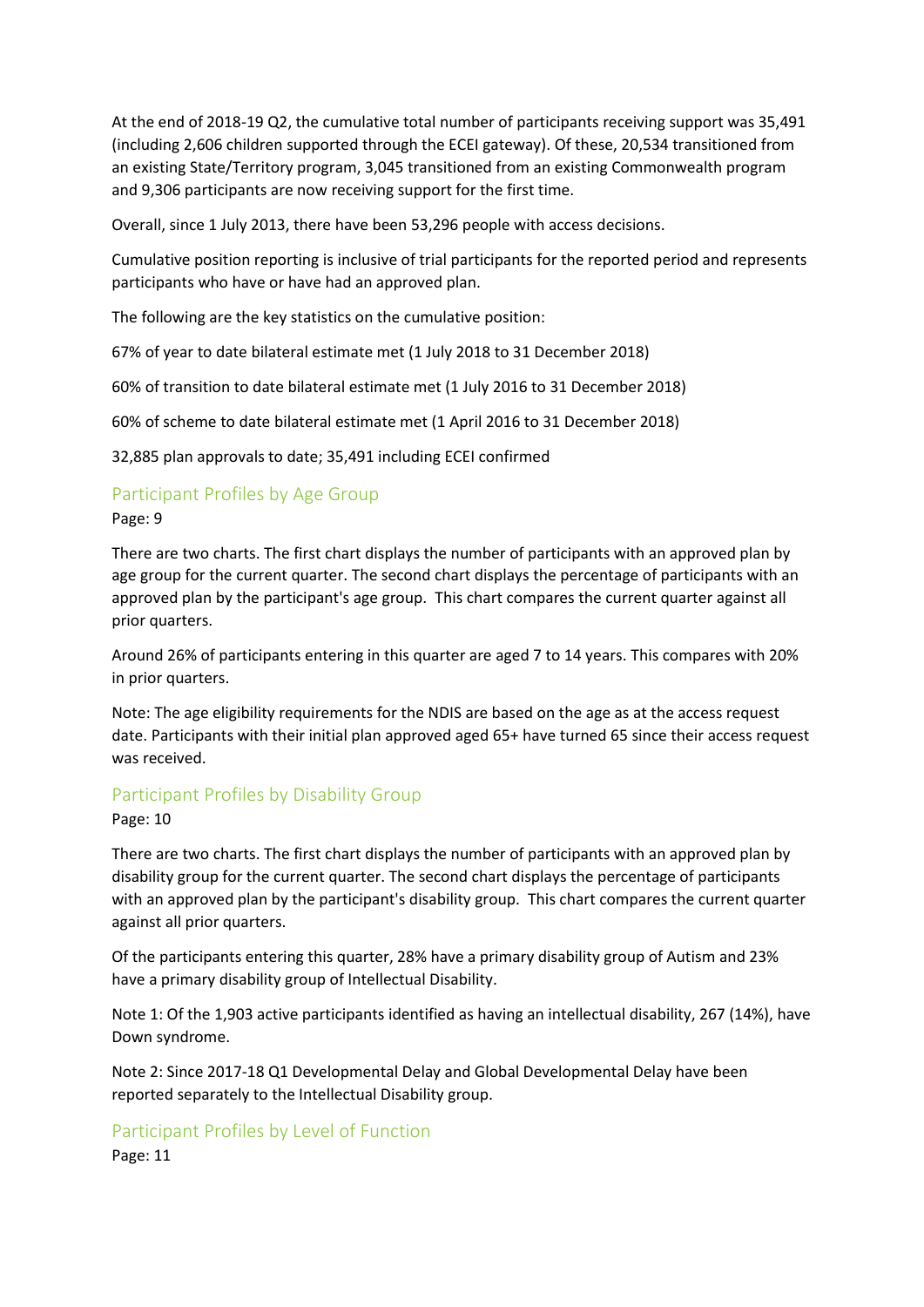A chart displays the percentage of participants with an approved plan by the participant's level of function. This chart compares the current quarter against all prior quarters.

For participants with a plan approval in the current period:

- 22% of active participants had a relatively high level of function
- 46% of active participants had a relatively moderate level of function
- 32% had a relatively low level of function

These relativities are within the NDIS participant population, and not comparable to the general population.

## Participant Profiles by Gender

Page: 12

The figure on the right displays the amount and percentage of participants with an approved plan per the participant's gender group. This figure compares the current quarter against all prior quarters.

The majority of participants are males.

#### Participant Profiles

Page: 13

There are three charts. The first chart displays the percentage of participants with an approved plan by the participant's Aboriginal & Torres-Strait Islander status. The second chart displays the percentage of participants with an approved plan by the participant's Young people in residential aged care status. The third chart displays the percentage of participants with an approved plan by the participant's Culturally and Linguistically Diverse status. All three charts compare the current quarter against all prior quarters.

Of the participants with a plan approved in 2018-19 Q2:

• 8.1% were Aboriginal or Torres Strait Islander, compared with 8.2% in previous quarters combined.

• 2.5% were young people in residential aged care, compared with 1.6% in previous quarters combined.

• 6.8% were culturally and linguistically diverse, compared with 3.9% in previous quarters combined.

The following are the key statistics for the current quarter on Aboriginal & Torres-Strait Islander status.

659 Aboriginal and Torres Strait Islander

6,984 Not Aboriginal and Torres Strait Islander

489 Not Stated

The following are the key statistics for the current quarter on Young people in residential aged care status.

201 Young people in residential aged care

7,931 Young people not in residential aged care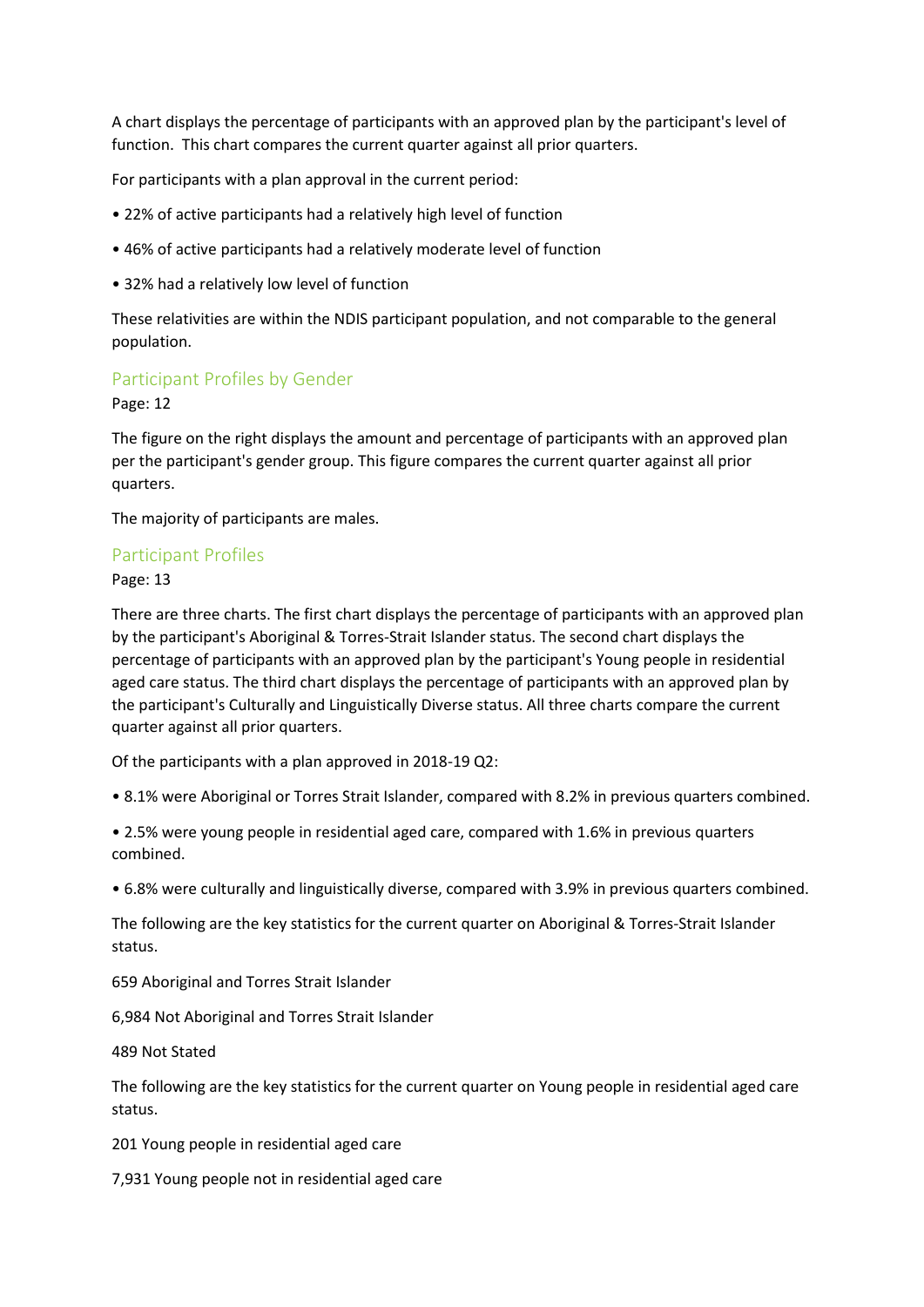The following are the key statistics for the current quarter on Culturally and Linguistically Diverse status.

556 Culturally and linguistically diverse

7,563 Not culturally and linguistically diverse

13 Not stated

Plan Management Support Coordination

Page: 14

Two charts display the proportion of support coordination and plan management for participants. These charts compare the current quarter against all prior quarters.

The proportion of participants electing to fully or partly self-manage their plan was higher in 2018-19 Q2 at 25%, compared with 22% in previous quarters combined.

42% of participants who have had a plan approved in 2018-19 Q2 have support coordination in their plan, compared to 39% in previous quarters combined.

#### Plan Activation

Page: 15

Two charts display the proportion of the duration to activate plans. These charts compare plans approved in 2017-18 Q4, against plans approved in prior quarters.

Plan activation refers to the amount of time between plan approval and the commencement of the participant receiving support.

The percentage of plans activated within 90 days of approval were:

- 77% of plans approved in prior quarters
- 78% of plans approved in 2017-18 Q4.

Plan activation can only be approximated using data on payments. As there is a lag between when support is provided and payments made, these statistics are likely to be conservative. That is, it is likely that plan activation is faster than presented. Further, in-kind supports have been excluded from the calculation, which contributes to the conservative figures.

Note: Plans approved after the end of 2017-18 Q4 have been excluded from the charts. They are relatively new and it is too early to examine their durations to activation.

#### Participant Outcomes

Page: 16

A chart displays selected key baseline indicators for participants.

Information was collected from 99.5% of participants who have received their initial plan since 1 July 2016 (baseline outcome measures).

• 70% of participants aged 0 to before school are able to make friends outside of family/carers, compared to 62% of participants from school age to 14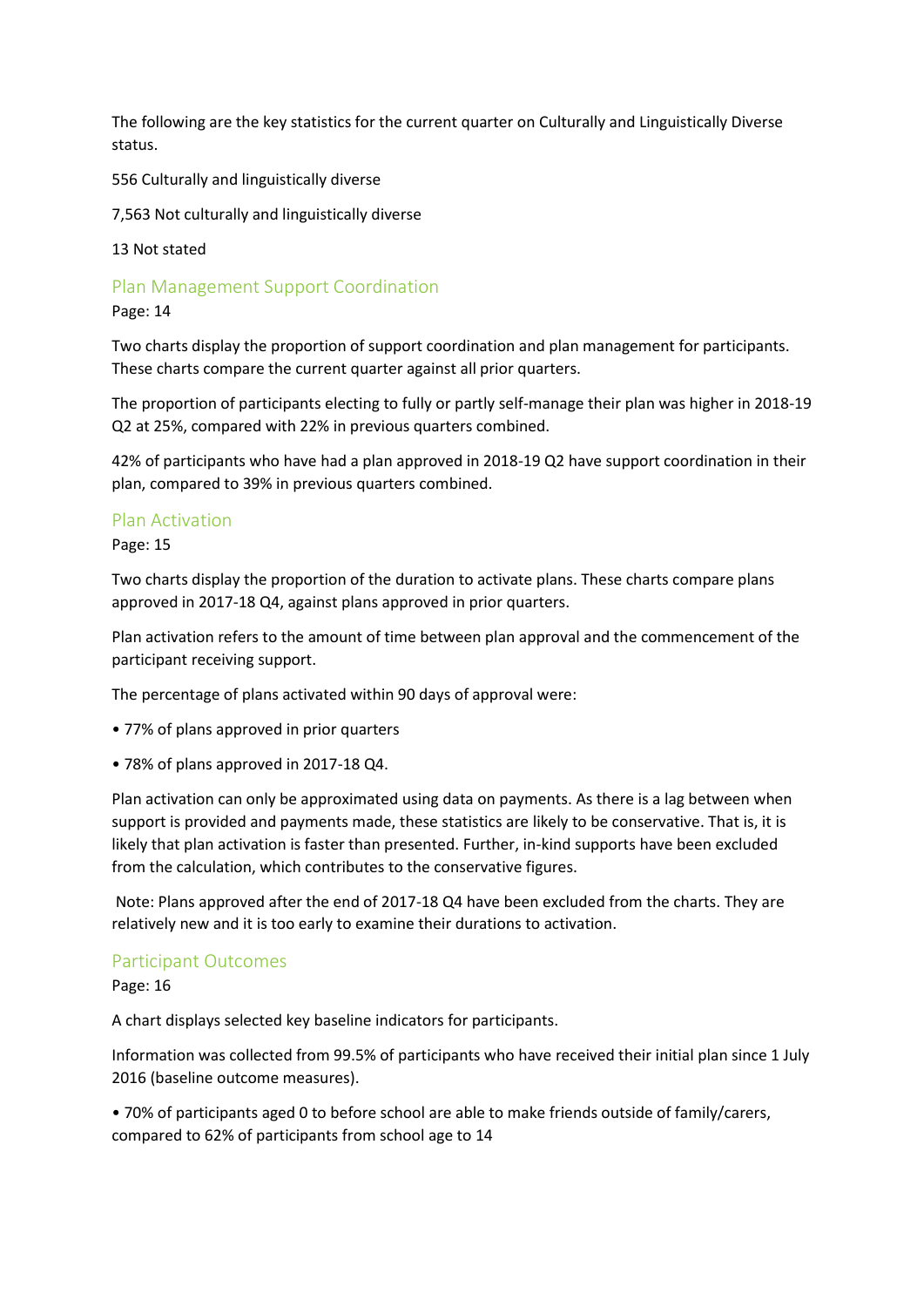• 51% of participants aged 0 to before school are engaged in age appropriate community, cultural or religious activities, compared to 33% - 39% for other age groups

• 55% of participants from school age to 14 attend school in a mainstream class, compared to 21% of participants aged 15 to 24

• 21% of participants aged 25 and over have a paid job, compared to 19% of participants aged 15 to 24

• 63% of participants aged 25 and over choose what they do every day, compared to 41% of participants aged 15 to 24

#### Family/Carers Outcomes

Page: 17

A chart displays selected key baseline indicators for family and carers of participants.

The percentage of participants' family/carers:

- working in a paid job was highest for participants aged 15 to 24 (46%)
- able to advocate for their child/family member was highest for participants aged 0 to 14 (81%)
- who have friends and family they can see as often as they like was highest for participants aged 25 and over (47%)
- who feel in control selecting services was 45%

• who support/plan for their family member through life stage transitions was highest for participants aged 0 to 14 (88%)

#### Has the NDIS helped? Participants

#### Page: 18

Charts display the responses from participants to the question: 'Has the NDIS helped?' split into age categories and life domains.

Perceptions of whether the NDIS has helped.

Participants who entered the Scheme between 1 July 2016 and 31 December 2016 and had a plan review approximately one year later and also two years later were asked questions about whether the NDIS had helped them.

In general, participants' perceptions of whether the NDIS has helped improved from year one to year two, with the exception of the Work domain.

#### Has the NDIS helped? Family/Carers

Page: 19

A chart displays, from year 1 to year 2, the percentage of family and carers who thought the NDIS has helped in various domains.

Perceptions of whether the NDIS has helped.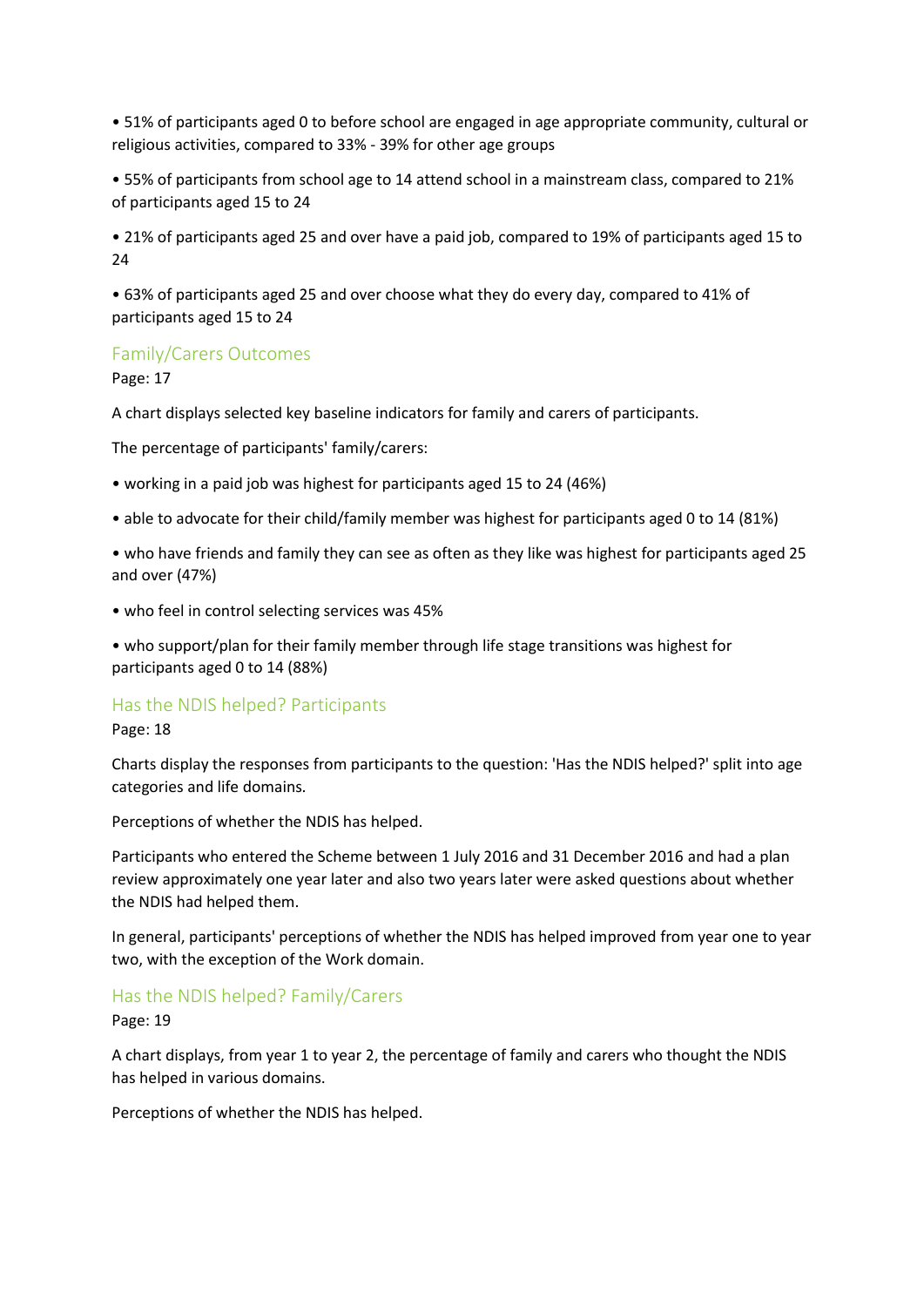Families and carers of participants who entered the Scheme between 1 July 2016 and 31 December 2016 and had a plan review approximately one year later and also two years later were asked questions about whether the NDIS had helped them.

For participants aged 0 to 14 years, family and carers' perceptions of whether the NDIS has helped improved from year one to year two.

Note: There was insufficient data to report for participants aged 15 and over for this quarter.

#### Participants in Work

Page: 20

A chart displays, from baseline to year 2, the percentage of participants in paid work by age group.

Participants who entered the Scheme between 1 July 2016 and 31 December 2016 and are of working age are monitored to see whether the NDIS has helped them find paid work.

The percentage of participants in paid work increased from 22% to 25% for those aged 15 to 24 and increased from 16% to 17% for those aged 25 and over. Overall, the percentage increased from 17% to 19%.

## Participants involved in communal and social activities

Page: 21

A chart displays, from baseline to year 2, the percentage of participants engaged in social activities in their community.

Participants who entered the Scheme between 1 July 2016 and 31 December 2016 are monitored to see whether the NDIS has helped them participate in social activities in their community.

The percentage of participants engaged in social activities in their community increased from 38% to 47% for those aged 15 to 24 and increased from 44% to 52% for those aged 25 and over. Overall, the percentage increased from 43% to 50%.

#### Participant Satisfaction

Page: 22

A chart displays, by quarter, the proportion of participants describing satisfaction with the Agency's planning process as 'good' or 'very good'.

85% of participants rated their satisfaction with the Agency's planning process as either good or very good in the current quarter. This has decreased since the previous quarter but remains high.

A new participant satisfaction survey has been developed. Going forward it will better record the experience of NDIS participants, and their families and carers, at different stages of the participant pathway.

# PART 2: Committed Supports and Payments

Page: 23

Both committed and paid supports to participants are increasing in line with the growing scheme.

Of the \$1.9 billion that has been committed in participant plans, \$1.1 billion has been paid to date.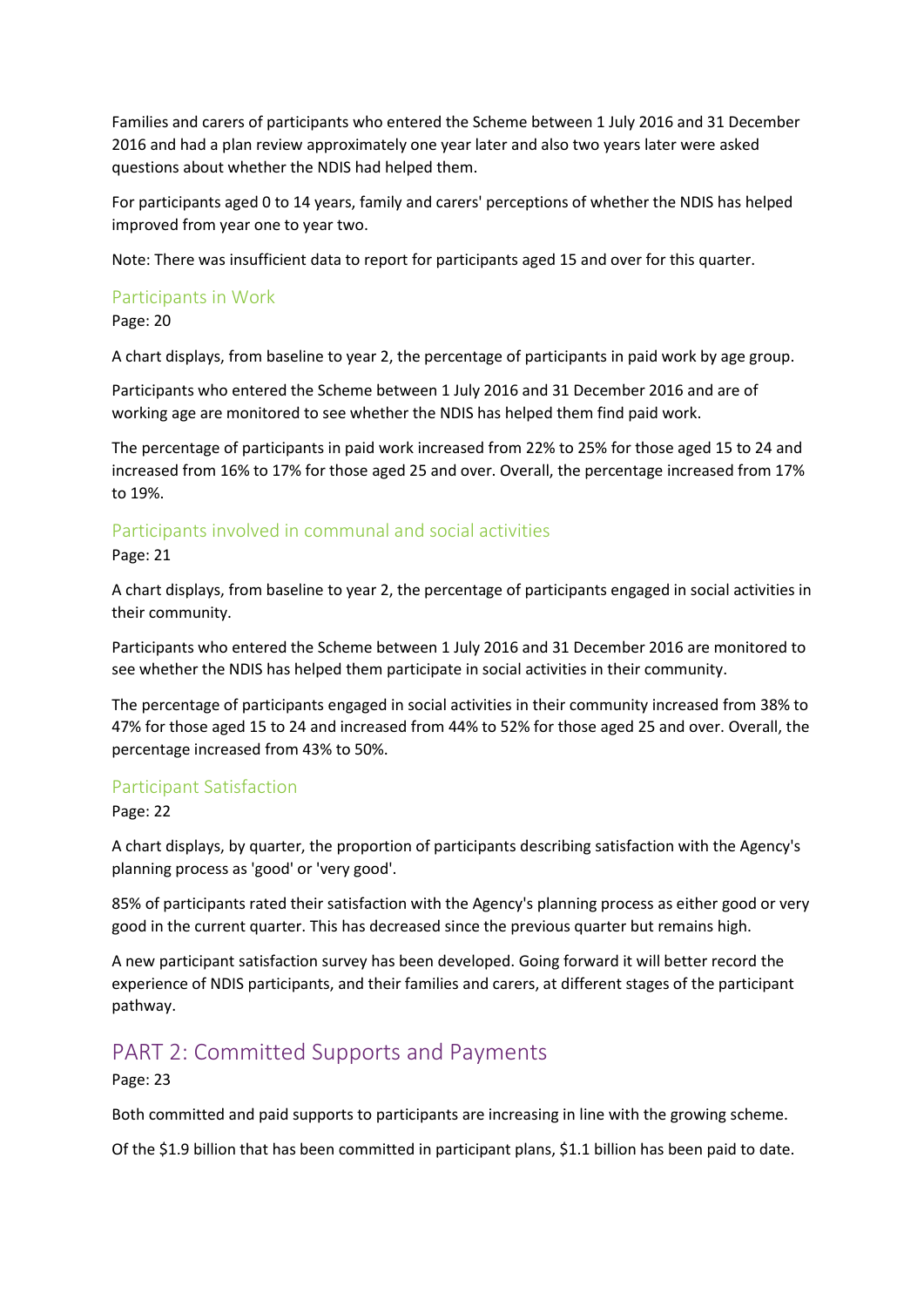#### Summary

Page: 24

This section presents information on the amount committed in plans and payments to service providers and participants.

The following are the key statistics on Committed Supports and Payments:

\$989.2 million of committed supports in respect of prior financial years including trial

\$863.8 million of supports in respect of 2018-19 to date

\$0.3m has been paid to providers and participants for supports provided in 2015-16, \$111.2m in 2016-17, \$494.3m in 2017-18 and \$444.4m in 2018-19 to date.

Overall, 32% of committed supports were utilised in 2015-16, 56% in 2016-17 and 63% in 2017-18.

The 2018-19 experience is still emerging.

## Committed Supports and Payments

Page: 25

A table and a graph show the comparison between the total committed supports and paid support for each year since scheme inception.

Committed supports by year that the support is expected to be provided, compared with committed supports that have been used (paid).

Of the \$1.9 billion that has been committed in participant plans, \$1.1 billion has been paid to date.

In particular, for supports provided in:

2015-16: \$0.3m has been paid

2016-17: \$111.2m has been paid

2017-18: \$494.3m has been paid

2018-19 to date: \$444.4m has been paid

## Committed Supports by Cost Band Page: 26

Two charts (including and excluding SIL) show the comparison of the distribution of average annualised committed supports by cost band for the current and previous quarter.

As at 2018-19 Q2, the distribution of average annualised committed supports remained consistent with previous quarters. This is the case whether Supported Independent Living (SIL) supports are included or excluded in the figures.

## Committed Supports by Age Band

Page: 27

A graph shows the comparison between the average annualised committed supports by age band for the current and previous quarter.

Average annualised committed supports increase steeply up to age 25 and stabilise at older ages.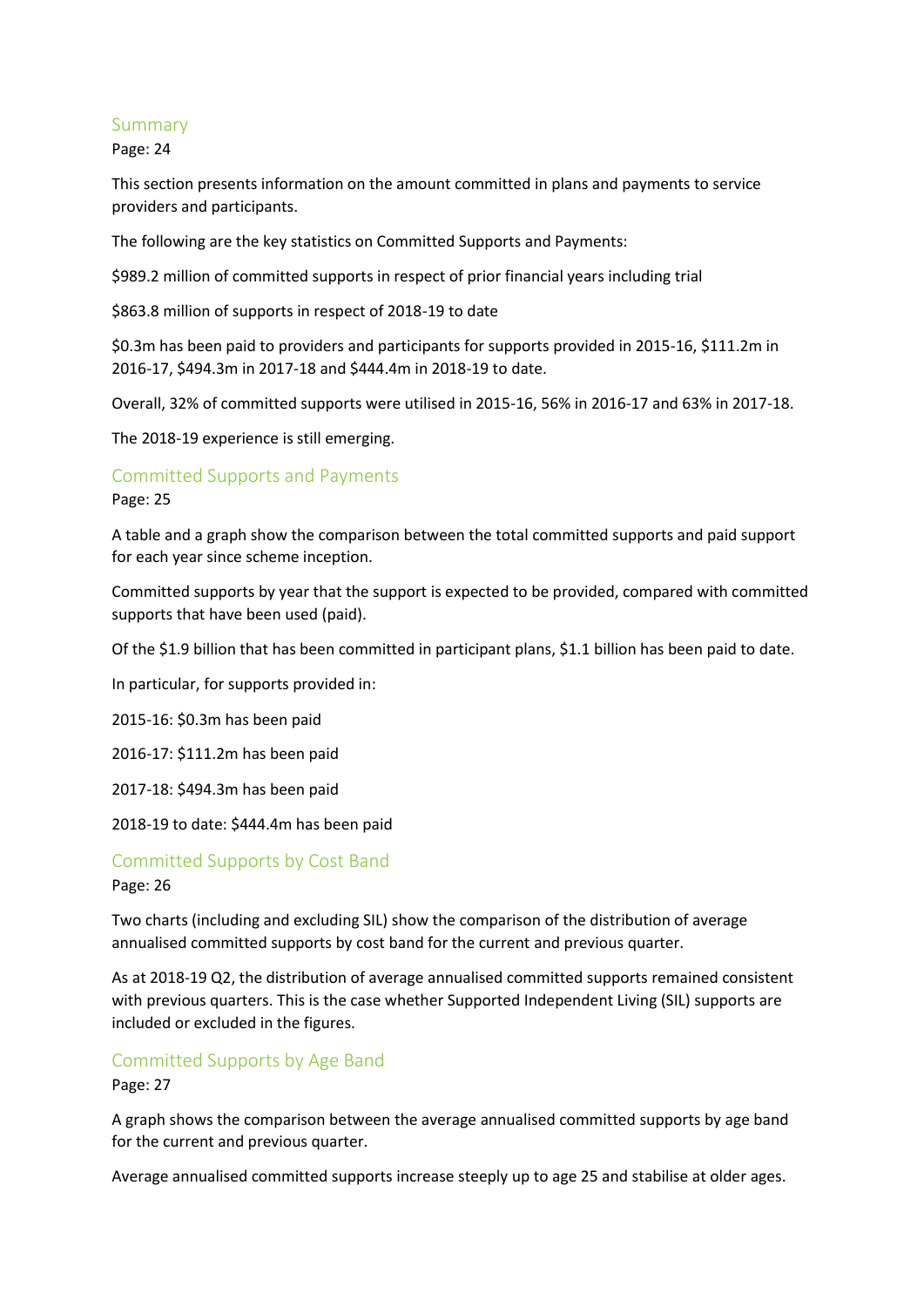Note: The age eligibility requirements for the NDIS are based on the age as at the access request date. Participants with their initial plan approved aged 65+ have turned 65 since their access request was received.

## Committed Supports by Disability Group

Page: 28

A graph shows the comparison between the average annualised committed supports by primary disability group for the current and previous quarter.

Participants with Spinal Cord Injury, Cerebral Palsy and Acquired Brain Injury have the highest average annualised committed supports.

## Committed Supports by Level of Function

Page: 29

A graph shows the comparison between the average annualised committed supports by level of function for the current and previous quarter.

The average annualised committed supports generally increase for participants with lower levels of function.

Note: High, medium and low function is relative within the NDIS population and not comparable to the general population.

## Utilisation of Committed Supports

Page: 30

A graph shows the comparison between the utilisation of committed supports by the year that the support was expected to be provided.

Utilisation of committed supports by year that the support was expected to be provided as at 30 September 2018, compared with 31 December 2018.

As there is a lag between when support is provided and when it is paid, the utilisation in 2018-19 will increase.

The utilisation of committed supports in 2018-19 will increase further as there is a lag between when support is provided and when it is paid.

# PART 3: Providers and Markets

Page: 31

The scale and extent of the market continues to grow, with a 13% increase in the number of providers during the quarter to 4,644.

40% of approved providers were active in Queensland at 31 December 2018, and 60% were yet to have evidence of activity.

#### Summary

Page: 32

This section contains information on registered service providers and the market, with key provider and market indicators presented.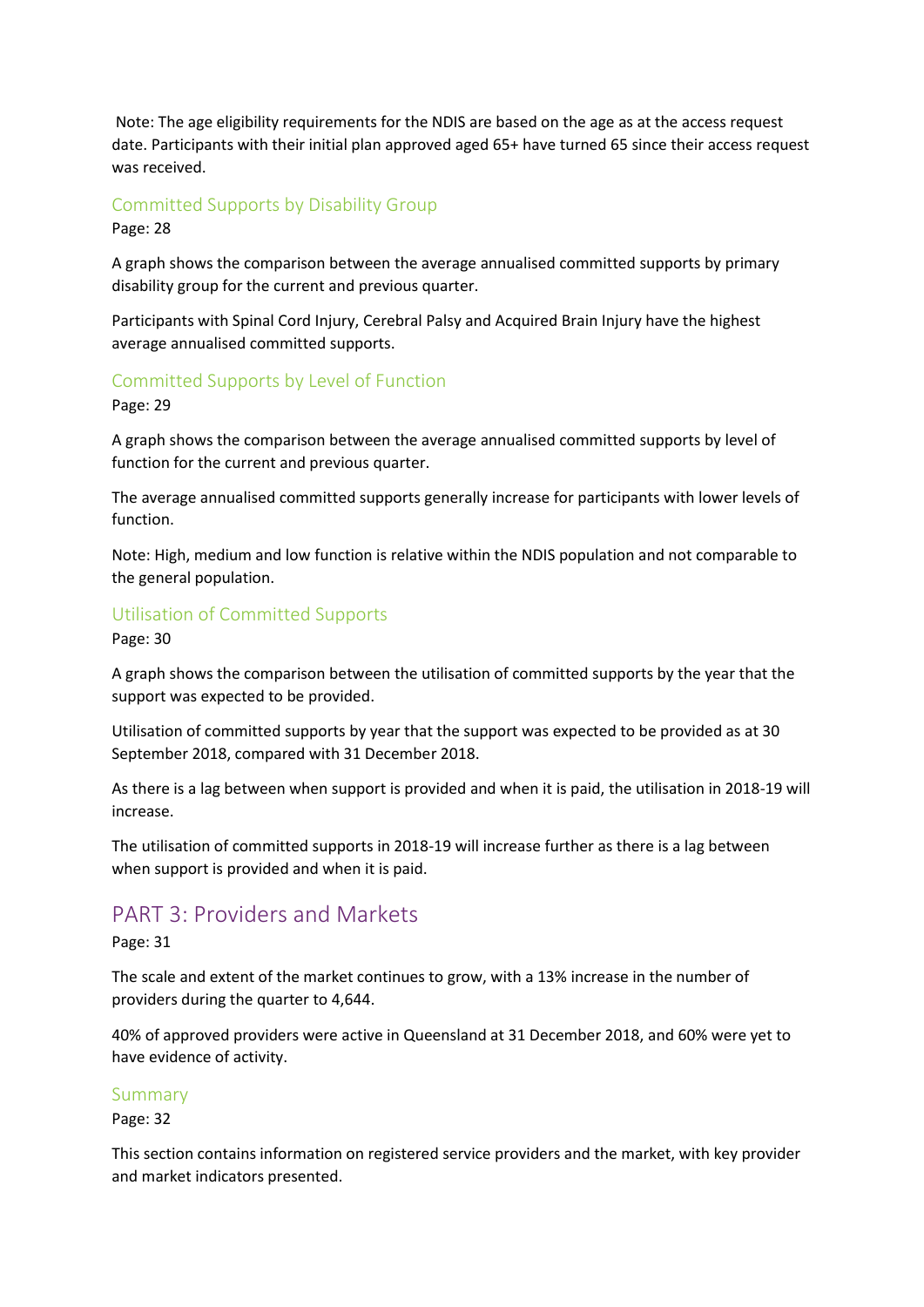Provider registration

•To provide supports to NDIS participants, a service provider is required to register and be approved by the NDIA.

•Providers register with the NDIA by submitting a registration request, indicating the types of support (registration groups) they are accredited to provide.

How providers interact with participants

•NDIS participants have the flexibility to choose the providers who support them.

•Providers are paid for disability supports and services provided to the participants.

The following are the key statistics:

4,644 approved providers, 40% of which were active in Queensland at 31 December 2018

80-90% of payments made by the NDIA are received by 25% of providers

38% of service providers are individuals/sole traders

Therapeutic supports has the highest number of approved service providers, followed by household tasks and early intervention supports for early childhood

#### Providers over time

Page: 33

A chart displays the cumulative number of approved service providers since June 2016 by the type of provider, individual/sole trader or company/organization.

As at 31 December 2018, there were 4,644 registered service providers, of which 1,774 were individual/sole trader operated businesses and 2,870 were companies or organisations.

38% of approved service providers are individuals/sole traders.

The number of approved service providers increased by 13% from 4,110 to 4,644 in the quarter.

1.54 average providers per participant

#### Proportion of Active Providers

Page: 34

The figure displays the proportion of active and not yet active providers.

Change in the activity status of providers.

As at 31 December 2018, 40% of providers were active and 60% were yet to have evidence of activity. Of all providers, 762 began delivering new supports in the quarter.

#### Approved Registration groups

Page: 35

A chart displays the approved providers by the changes in registration group and percentage over the quarter.

The number of approved providers has increased for most registration groups over the quarter.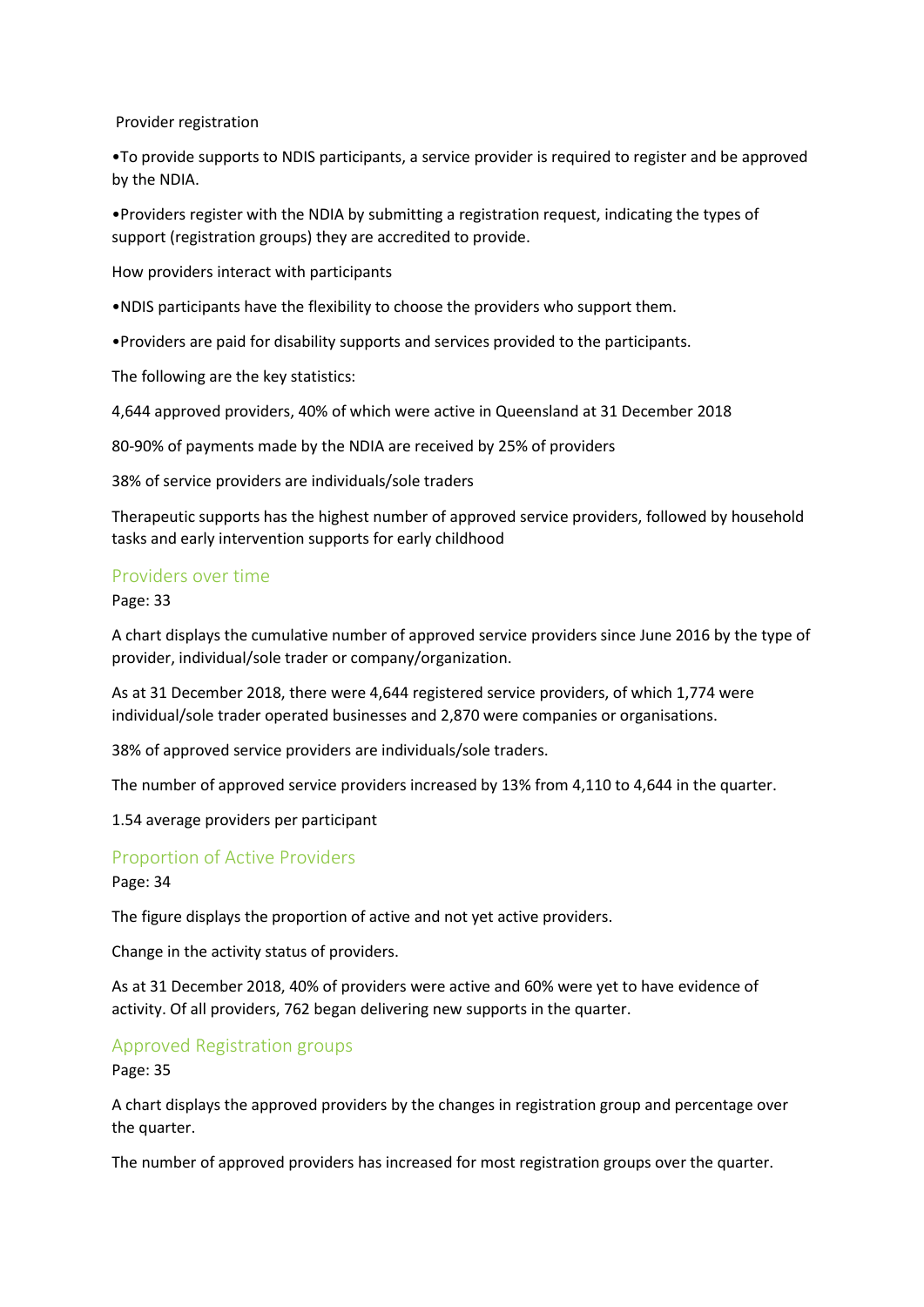The registration groups with the largest numbers of approved providers continue to grow:

- Therapeutic Supports: from 1,415 to 1,609 (14% increase)
- Household Tasks: from 991 to 1,169 (18% increase)
- Early Intervention supports for early childhood: from 800 to 881 (10% increase)
- Assistance products for personal care and safety: from 752 to 865 (15% increase)
- Assistance with travel/transport arrangements: from 764 to 856 (12% increase)

#### Active Registration groups

Page: 36

A chart displays the active providers by the changes in registration group and percentage over the quarter.

The number of active providers in each registration group has increased for most registration groups over the quarter.

The registration groups with the largest numbers of active providers continue to grow:

- Therapeutic Supports: from 631 to 780 (24% increase)
- Household tasks: from 304 to 395 (30% increase)
- Participation in community, social and civic activities: from 269 to 328 (22% increase)
- Daily Personal Activities: from 248 to 305 (23% increase)
- Assistance products for personal care and safety: from 237 to 301 (27% increase)

## Market share of top providers

Page: 37

An object displays the market share of the top 25% of providers by registration group.

25% of service providers received 80-90% of the dollars paid for major registration groups.

The following are the key statistics for the market share of the top 25% of providers by registration category:

81% Daily personal activities

90% Early intervention supports for early childhood

83% Participation in community, social and civic activities

85% Therapeutic supports

84% Assistance with daily life tasks in a group or shared living arrangement

# PART 4: Information, Linkages and Capacity Building

Page: 38

Information, Linkages and Capacity Building was covered in the national version of the COAG Quarterly Performance Report.